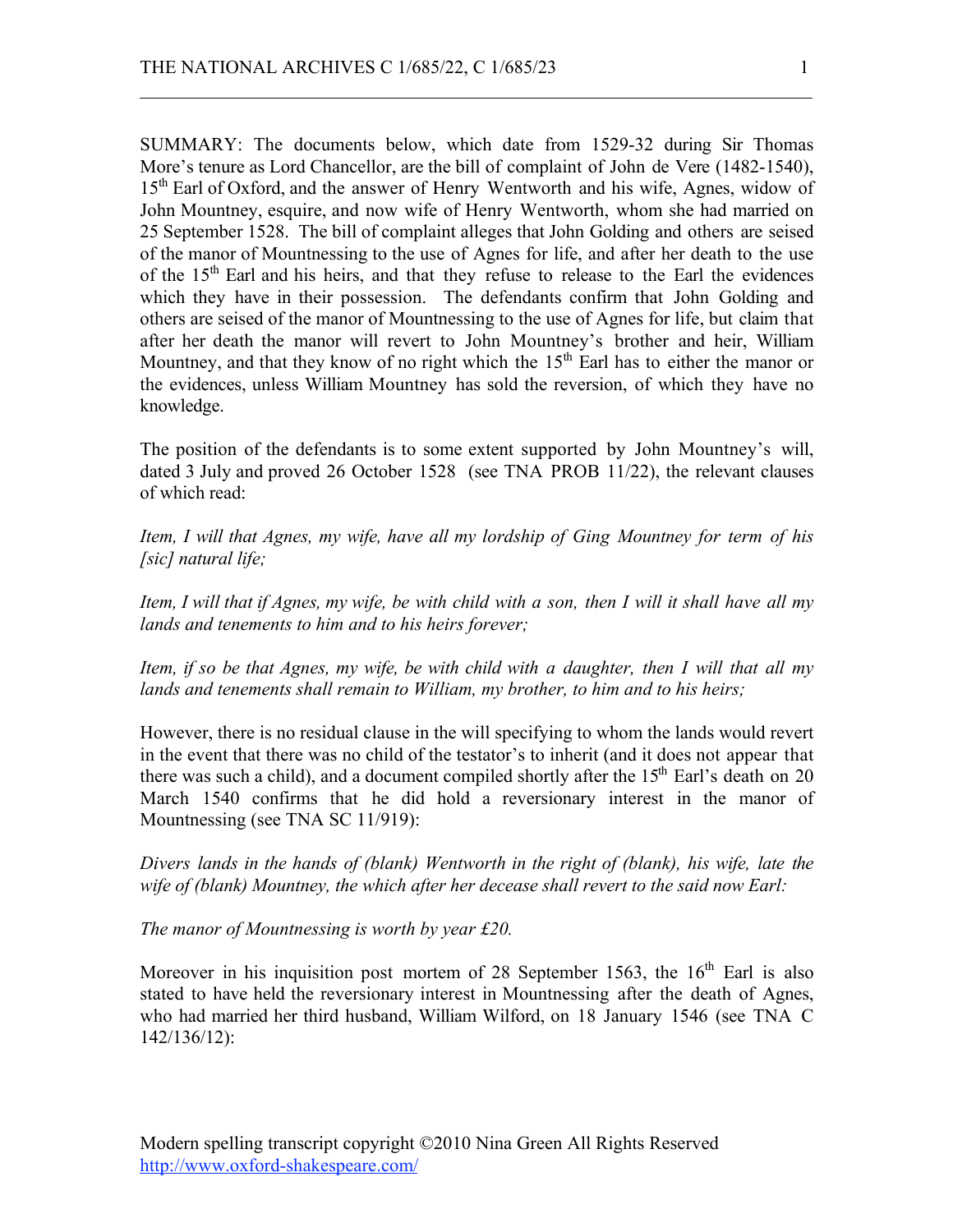*And the same late Earl before his death was seised in fee and law of and in the reversion after the death of Agnes Wilford, widow, wife of William Wilford, esquire, of the manor of Mountnessing in the county of Essex.*

 $\mathcal{L}_\text{max} = \mathcal{L}_\text{max} = \mathcal{L}_\text{max} = \mathcal{L}_\text{max} = \mathcal{L}_\text{max} = \mathcal{L}_\text{max} = \mathcal{L}_\text{max} = \mathcal{L}_\text{max} = \mathcal{L}_\text{max} = \mathcal{L}_\text{max} = \mathcal{L}_\text{max} = \mathcal{L}_\text{max} = \mathcal{L}_\text{max} = \mathcal{L}_\text{max} = \mathcal{L}_\text{max} = \mathcal{L}_\text{max} = \mathcal{L}_\text{max} = \mathcal{L}_\text{max} = \mathcal{$ 

The inquisition post mortem also records a deed dated 4 October 1543 by which the  $16<sup>th</sup>$ Earl had granted a 21-year lease of the manor of Mountnessing to Henry Wentworth, to take effect after the death of Agnes:

*And the foresaid jurors say that the foresaid late Earl, by a certain deed of his sealed by his seal at arms & subscribed by his own hand dated the 4th day of October in the 35th year [=4 October 1543] of the reign of the late King Henry the Eighth, demised to Henry Wontford [=Wentworth], esquire, all that manor of Mountnessing Hall with its whole appurtenances . . . to have and to hold the said manor with all & singular the lands & appurtenances, except pre-excepted, to the said Henry & his assigns from the feast of Saint Michael the Archangel next & immediately following after the decease of Agnes, then wife of the said Henry and now wife of a certain William Wilford, until the end & term of twenty-one years from thence next following and fully to be completed, yielding thereof yearly during the foresaid term to the said Earl & his assigns £24 sterling at the two usual terms of the year . . . which certain [ ] by a conveyance effective in the law is granted to a certain Robert Fulkes, as by the foresaid conveyance to the foresaid jurors upon the taking of this present inquisition in manifest evidences more fully appears.*

Thus, on 4 October 1543 the  $16<sup>th</sup>$  Earl granted a 21-year lease of the manor of Mountnessing to Henry Wentworth to take effect after the death of Agnes, but before his own death Henry conveyed his interest to Robert Fulkes, leaving Fulkes as the holder of a 21-year lease in Mountnessing to commence after the termination of Agnes' life interest.

However during her lifetime, in Easter term 1573, Agnes and her then husband, William Wilford, esquire, quitclaimed whatever interest they had for the life of Agnes to John Jackson and his heirs (see Fitch, Marc and Frederick Emmison, eds., *Feet of Fines for Essex*, Vol. V, (Oxford: Leopard's Head Press, 1991), p.175). Agnes died shortly thereafter, and was buried in Stepney Church on 3 September 1574. It may be that Jackson also purchased Robert Fulkes' lease and Oxford's reversionary interest, thus uniting the various interests into one.

Since Agnes was still alive in 1573 after Oxford had come of age, it is clear that Oxford did not receive any revenue during his minority from the 21-year lease conveyed to Robert Fulkes which was to take effect after Agnes' death.

The documents below state that John Golding, gentleman, his son, John Golding, and others are seised of the manor of Mountnessing to the use of Agnes for term of her life as her jointure. This arrangement suggests that John Golding, gentleman, was in a position of trust vis-à-vis Agnes and was related to her in some way. This is borne out by various sources which indicate that Agnes was born Agnes Hammond, the daughter of Elizabeth (nee Towe) and Reginald Hammond (d.1513). After Reginald Hammond's death, his widow, Elizabeth (nee Towe), married John Golding (d.1548). They had four children:

Modern spelling transcript copyright ©2010 Nina Green All Rights Reserved http://www.oxford-shakespeare.com/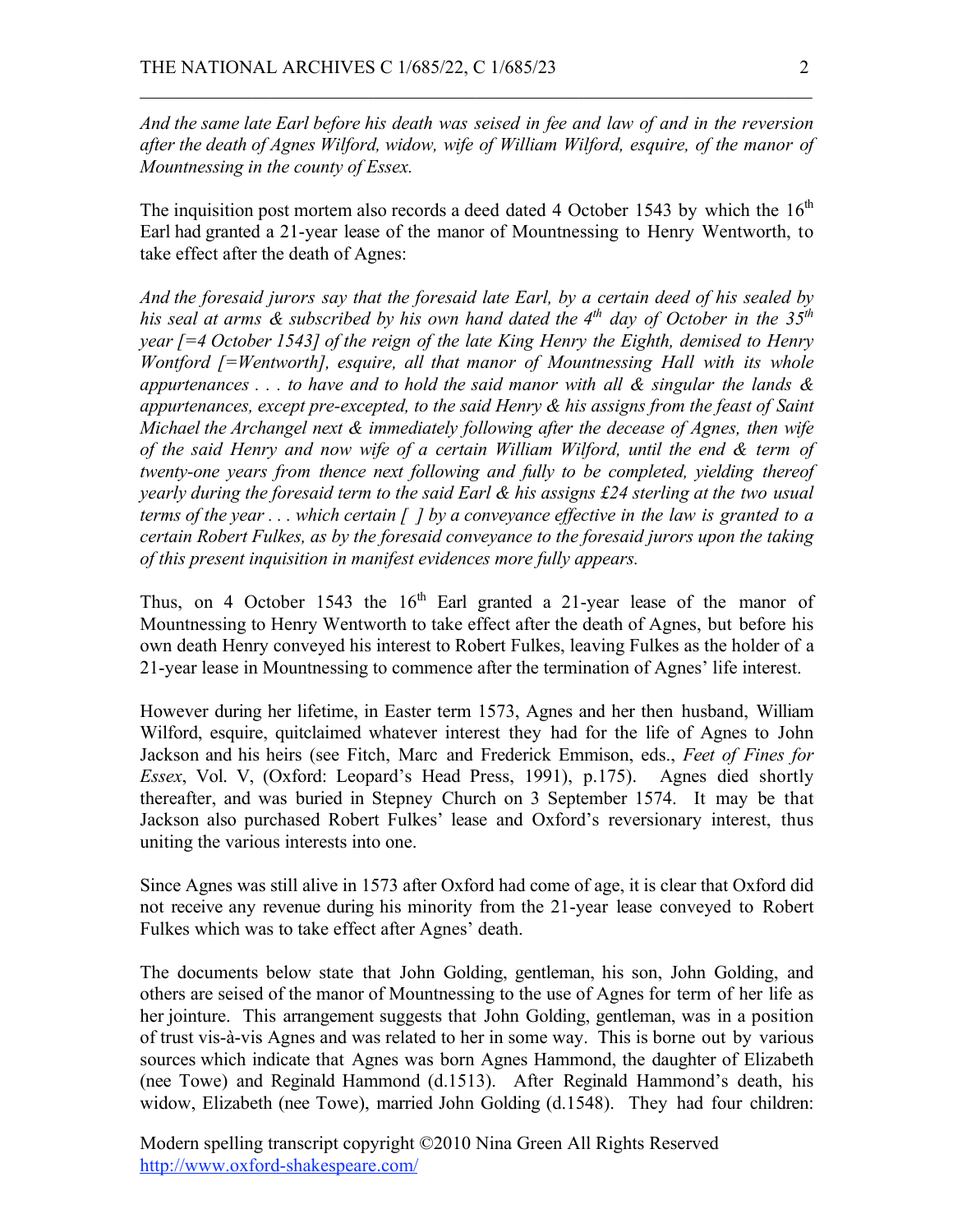Sir Thomas Golding (d.1571); William Golding (d.1588), Oxford's mother, Margery Golding (d.1568); and Elizabeth Golding. See Louis Thorn Golding, *An Elizabethan Puritan* (New York: Richard R. Smith, 1937), pp. 14-16. Agnes (nee Hammond) was thus a stepsister of Oxford's mother, Margery Golding.

 $\mathcal{L}_\text{max} = \mathcal{L}_\text{max} = \mathcal{L}_\text{max} = \mathcal{L}_\text{max} = \mathcal{L}_\text{max} = \mathcal{L}_\text{max} = \mathcal{L}_\text{max} = \mathcal{L}_\text{max} = \mathcal{L}_\text{max} = \mathcal{L}_\text{max} = \mathcal{L}_\text{max} = \mathcal{L}_\text{max} = \mathcal{L}_\text{max} = \mathcal{L}_\text{max} = \mathcal{L}_\text{max} = \mathcal{L}_\text{max} = \mathcal{L}_\text{max} = \mathcal{L}_\text{max} = \mathcal{$ 

Agnes' second husband, Henry Wentworth (died c.1545), was a younger brother of the 16<sup>th</sup> Earl's close friend, Sir John Wentworth (1494-1567) of Gosfield Hall in Essex, named as an executor of the  $16<sup>th</sup>$  Earl's will. By her second husband, Henry Wentworth, Agnes had a daughter, also named Agnes, who married Thomas, 2<sup>nd</sup> Lord Wentworth (1525-1584). They had two sons, Lord William Wentworth (1555/6-1582) and Lord Henry Wentworth (1558-1593), and a daughter. Lord William Wentworth (1555/6-1582) married Lord Burghley's younger daughter, Elizabeth Cecil, and was for a time Oxford's brother-in-law.

The bill of complaint and answer below thus establish connections between the Goldings and the Earls of Oxford which predate the  $16<sup>th</sup>$  Earl's marriage to Margery Golding on 1 August 1548.

For earlier information on the manor of Mountnessing, see the will of Edward Tyrrell of Downham in Jacob, E.F., ed., *The Register of Henry Chichele, Archbishop of Canterbury 1414-1443*, Vol. II, (Oxford: Clarendon Press, 1198), pp. 628-36.

To the right honourable Sir Thomas More, knight, Lord Chancellor of England

Showeth(?) unto your good Lordship, John, Earl of Oxford, that where John Golding, gentleman, Harry Evererd, Thomas Danyell, esquire, & Richard Whyte, gentleman, and John Golding, son of the said John Golding, stand and be seised in their demesne as of fee to the use of Agnes, the wife of Harry Wentworth, esquire, late the wife of John Mountney, esquire, for term of the life of the same Agnes, and after her decease to the use of the said Earl and of his heirs of and in the mansion and site of the manor of Mountnessing otherwise called Gyng Mountney with the appurtenances in the county of Essex, and of and in 100 acres of land, 60 acres of meadow, 100 acres of pasture and 100 acres of wood with th' appurtenances in Mountnessing aforesaid called the demesne lands of the said manor, so it is that certain deeds, charters, court rolls, rentals, extents and other evidences concerning the premises over and besides such writings and evidences as concern the title and interest of the said Agnes in the premises for term of her life are come to the hands and possession of the said Harry and Agnes, of whom, albeit the said Earl divers and sundry times hath required deliver[y] of the said evidences, yet that to do the same Harry and Agnes have always refused, and yet do, contrary to all right and good conscience, and forasmuch as the said Earl knoweth not the certainty nor number of the said evidences, nor whether they are contained in bag, box, chest or other thing certain, the said Earl is without remedy by the course of the common law for recovery of the same;